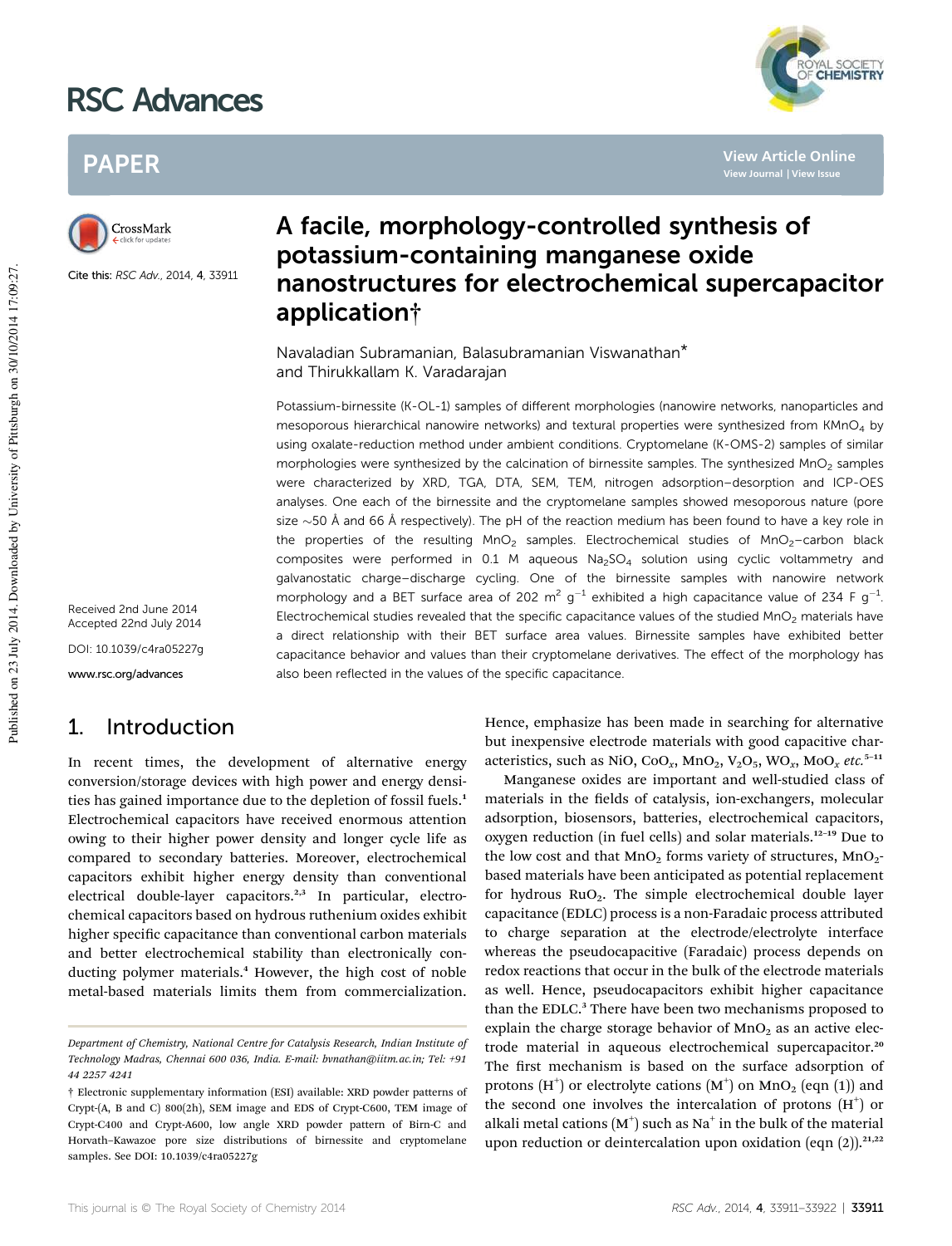The first mechanism is predominant in the case of amorphous  $MnO<sub>2</sub>$  materials whereas the second mechanism is predominant in the case of crystalline  $MnO<sub>2</sub>$  materials.

$$
(MnO2)surface + M+ + e- \Leftrightarrow (MnO2-M+)surface
$$
 (1)

$$
MnO_2 + M^+ + e^- \leftrightarrows MnOOM \tag{2}
$$

where  $M^+$  can be  $Li^+$ ,  $Na^+$ ,  $K^+$  or  $H_3O^+$ .

Hence, capacitance of  $MnO<sub>2</sub>$  depends on crystal structure, ionic conductivity, size of the cavity (of tunnel and layers), morphology and textural properties such as surface area, pore size and pore volume.<sup>23-26</sup> So, open structures of  $MnO<sub>2</sub>$  such as layered and tunneled ones are more preferred for the fast ionic transportation into the bulk of the electrode material in order to achieve high capacitance.

MnO<sub>2</sub> exists in several crystallographic forms such as  $\alpha$ -,  $\beta$ -,  $\gamma$ -,  $\delta$ -,  $\lambda$ - and  $\epsilon$ -type, because the basic unit [MnO<sub>6</sub>] octahedron links in different ways. In particular,  $\delta$ -,  $\alpha$ -MnO<sub>2</sub> and OMS-5 forms are of much interest in view of their good electrochemical capacitance behavior due to their large cavity and high ionic conductivity.<sup>23,25,27</sup> Hence, synthesis of birnessite ( $\delta$ -MnO<sub>2</sub>) and cryptomelane  $(\alpha$ -MnO<sub>2</sub>) with the requisite features for showing high charge storage is of great interest. Birnessite is a layered manganese oxide material comprising layers of edgeshared MnO<sub>6</sub> octahedra, and cations  $(A = K^{+}, Na^{+})$  and water molecules situated between the negatively charged layers. These materials are known as octahedral layers (A-OL-1) with the interlayer cation  $(A<sup>+</sup>)$ .<sup>28</sup> Cryptomelane is a type of manganese oxide consisting of  $2 \times 2$  edge-shared MnO<sub>6</sub> octahedra chains, which are corner-connected to form one-dimensional tunnels of *ca.* 4.6  $\times$  4.6 Å and the tunnels are stabilized by K<sup>+</sup> ions.<sup>29</sup> Also, the cryptomelane is known as octahedral molecular sieve (K-OMS-2). Schematic structures of K-birnessite and cryptomelane are given in Fig. 1. Potassium-birnessite can be converted into cryptomelane by heat treatment as depicted in Fig. 1.<sup>29</sup>

There has been a variety of methods known for the synthesis of birnessite and it has been synthesized by oxidizing  $Mn^{2+}$  by oxygen in presence of KOH, hydrothermal route, or calcination of KMnO<sub>4</sub>.<sup>30-33</sup> Apart from those methods, chemical reduction of KMnO<sup>4</sup> by using reducing agent such as ethanol, glucose, ascorbic acid, fumaric acid, maleic acid, ethylene glycol, or polyvinyl alcohol for obtaining birnessite has also been reported.<sup>22,28,34-36</sup> Cao *et al.* reported the formation of an amorphous manganese



oxide (AMO) by randomly mixing  $KMnO<sub>4</sub>$  and oxalic acid solutions.<sup>37</sup> However, strategic synthesis of birnessites with different morphologies and porosities by varying the rate and the order of mixing of the reactants,  $KMnO_4$  and oxalic acid, has not yet been known. This article describes the synthesis of birnessite with three different morphologies and textural properties by the alteration of rate and order of mixing  $KMnO<sub>4</sub>$  and oxalic acid solutions, their further transformation to cryptomelane of similar morphologies by calcination, and their electrochemical performances for charge storage in 0.1 M aqueous  $Na<sub>2</sub>SO<sub>4</sub>$  electrolyte.

### 2. Experimental section

#### 2.1. Methods

2.1.1. Synthesis of birnessites. Birnessite samples were synthesized by the chemical reduction of  $KMnO<sub>4</sub>$  using oxalic acid as a reducing agent under mild conditions. Three different methods (A, B and C) were adopted for the synthesis of birnessites by altering the rate and the order of mixing the reactants of same concentrations.

*Method A.* To the 100 ml of 15 mM oxalic acid (Merck) solution, 100 ml of 10 mM of  $KMnO<sub>4</sub>$  (Fluka) solution was added with the rate of 1 ml  $min^{-1}$  using a peristaltic syringe pump (Miclines, India) under constant stirring at room temperature. After the complete addition, the obtained black-brown turbid solution was digested at 60  $\mathrm{^{\circ}C}$  for 30 min. The brown precipitate obtained was washed by centrifugation with doubly distilled water and dried at 120  $\degree$ C for 6 h. The dried powder was brittle and the as-synthesized sample is denoted as Birn-A.

*Method B.* This method is similar to method A except that oxalic acid solution was added to  $KMnO<sub>4</sub>$  solution with the rate of 1 ml  $min^{-1}$ . Thus, the order of the addition is reversed. After the reaction, a brown colloid formation was observed, which was not settling down even after digestion. The dried powder was brittle and the as-synthesized sample is denoted as Birn-B.

*Method C.* This method is similar to the method-A except that both the reactants were mixed together all at once to get the precipitate. Thus, the rate of mixing the reactants is varied. After mixing the reactants, the reaction was vigorous with effervescence to yield a black gel, which was settling down easily. After drying, the obtained xerogel was hard to be ground and the assynthesized sample is denoted as Birn-C.

2.1.2. Synthesis of cryptomelanes. Different cryptomelane samples were obtained by calcining Birn-A, Birn-B and Birn-C at 400 °C for 2 or 4 h, or 600 °C for 4 h in air. The resulting cryptomelane samples are denoted as Crypt-A, Crypt-B and Crypt-C with the temperature but devoid of unit  $(^\circ C)$ . Unless otherwise mentioned, the period of calcination is 4 h.

#### 2.2. Characterization

Powder X-ray diffraction (XRD) patterns of all K-MnO<sub>2</sub> samples were recorded using Rigaku MiniFlex2 diffractometer at a scan rate of 0.1° s<sup>-1</sup> with Ni-filtered Cu K<sub>α</sub> radiation ( $\lambda = 1.5406$  Å) as the X-ray source. Thermo gravimetric analysis (TGA) and differential thermal analysis (DTA) of birnessite samples were Fig. 1 Schematic of birnessite and cryptomelane structures. performed with PERKIN-ELMER TGA (Delta series TGA7)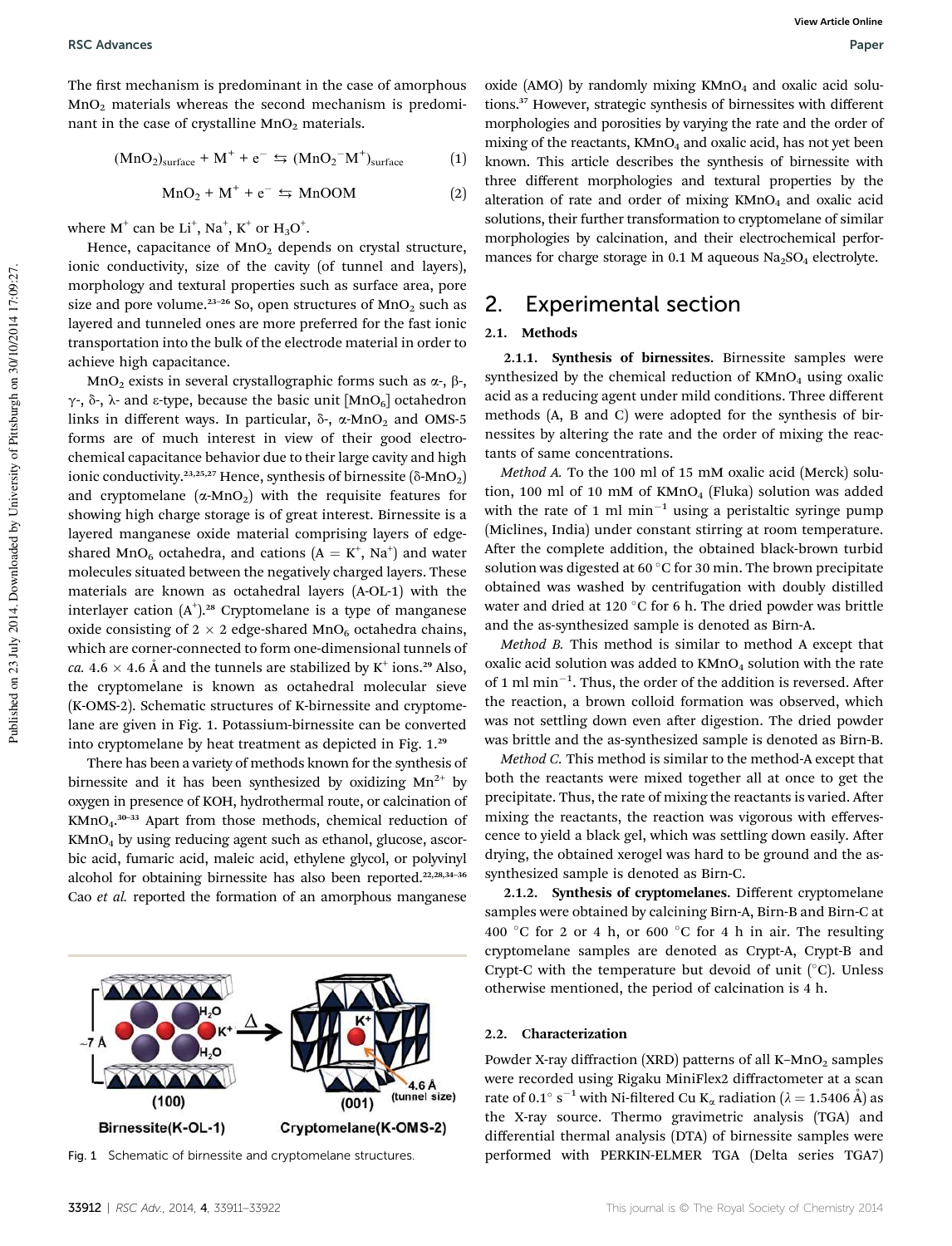instrument at a heating rate of 10  $^{\circ} \mathrm{C}$  min $^{-1}$  in air atmosphere. Nitrogen adsorption–desorption experiments were carried out using a Micrometrics ASAP 2010 accelerated surface area system. The nitrogen adsorption and desorption experiments were carried out at 77 K with samples previously degassed at 150 °C for 12 h. Specific surface areas of the samples were determined by the Brunauer–Emmett–Teller (BET) method. Micropore and mesopore size distributions were calculated by Horvath–Kawazoe (HK) and Barrett–Joyner–Halenda (BJH) methods respectively.

Manganese and potassium contents in  $K-MnO<sub>2</sub>$  samples were analyzed by inductively coupled plasma-optical emission spectra (ICP-OES) using PERKIN-ELMER OPTIMA 5300 DV ICP-OES system. Samples were dissolved in 1% HCl and emission of K and Mn was monitored at 766.49 nm and 257.6 nm respectively. Average oxidation state (AOS) of Mn was determined using a twostep procedure described previously.<sup>38</sup> The samples were dissolved in  $H_2SO_4$  solution and Mn<sup>3+</sup> as well as Mn<sup>4+</sup> was reduced to soluble  $Mn^{2+}$  using Fe<sup>2+</sup>. Titrations of the resulting  $Mn^{2+}$  and the excess of  $Fe<sup>2+</sup>$  were carried out to determine the AOS. Scanning electron micrographs were recorded using FEI QUANTA FEG 200 scanning electron microscope operating at 30 kV. Transmission electron micrographs (TEM) were recorded with PHILIPS CM12 and JEOL-3010 transmission electron microscopes operating at 100 kV and 300 kV respectively. Samples for TEM analyses were prepared by dispersing them in ethanol by sonication followed by drop-drying on copper grids coated with carbon film.

Electrochemical performance of  $MnO<sub>2</sub>$ –ketjen black carbon composites was studied using cyclic voltammetry curves and charge–discharge curves. Ketjen black carbon was used as a conducting additive. Fabrication of electrodes for electrochemical studies was done as follows. In a typical procedure, 75 wt% of  $MnO<sub>2</sub>$ , 20 wt% of ketjen black EC-600 JD and 5 wt% of polyvinylidene fluoride (PVDF) were mixed by mild grinding. From the mixture, 10 mg of solid mass was taken and dispersed in 0.25 ml of doubly distilled water in a vial by ultrasonication. From the colloid, a volume of 10 µl was transferred to polished glassy carbon surface and dried at 60 $\degree$ C to get the semisolid of the composite for electrochemical studies. Electrochemical studies were performed in 50 ml of 0.1 M aqueous sodium sulphate solution. Cyclic voltammograms were recorded at a scan rate of 10  $mv s^{-1}$  in the potential range of 0 to 1 V and galvanostatic chargedischarge cycles were collected with a current of 0.5 mA. The cyclic voltammetry and galvanostatic charge–discharge experiments were performed using a CHI 660A (CH Instruments, USA) electrochemical work station. A conventional three-electrode cell consisting of a polished glassy carbon (GC)  $(0.07 \text{ cm}^2)$  working electrode, a Pt foil  $(5 \text{ cm}^2)$  counter electrode and a Ag/AgCl (Satd. KCl) reference electrode was used for the electrochemical studies of  $MnO<sub>2</sub>$ -carbon composites.

### 3. Results and discussion

#### 3.1. Powder XRD studies

Powder XRD patterns of birnessite and cryptomelane samples are given in Fig. 2A–C and S1.† The broad peaks with low intensities in XRD patterns of the as-synthesized samples reveal



Fig. 2 Powder XRD patterns of birnessites and cryptomelanes and A, B or C denotes the method of preparation. (a) Birnessite; (b) Crypt-400(2h); (c) Crypt-400; (d) Crypt-600.

the poor crystalline nature of the birnessites. Crystallinity of the birnessites is in the following order: Birn-A > Birn-B > Birn-C. XRD patterns clearly reflect the typical feature of layered compounds with a turbostratic disorder.<sup>39,40</sup> In other words, the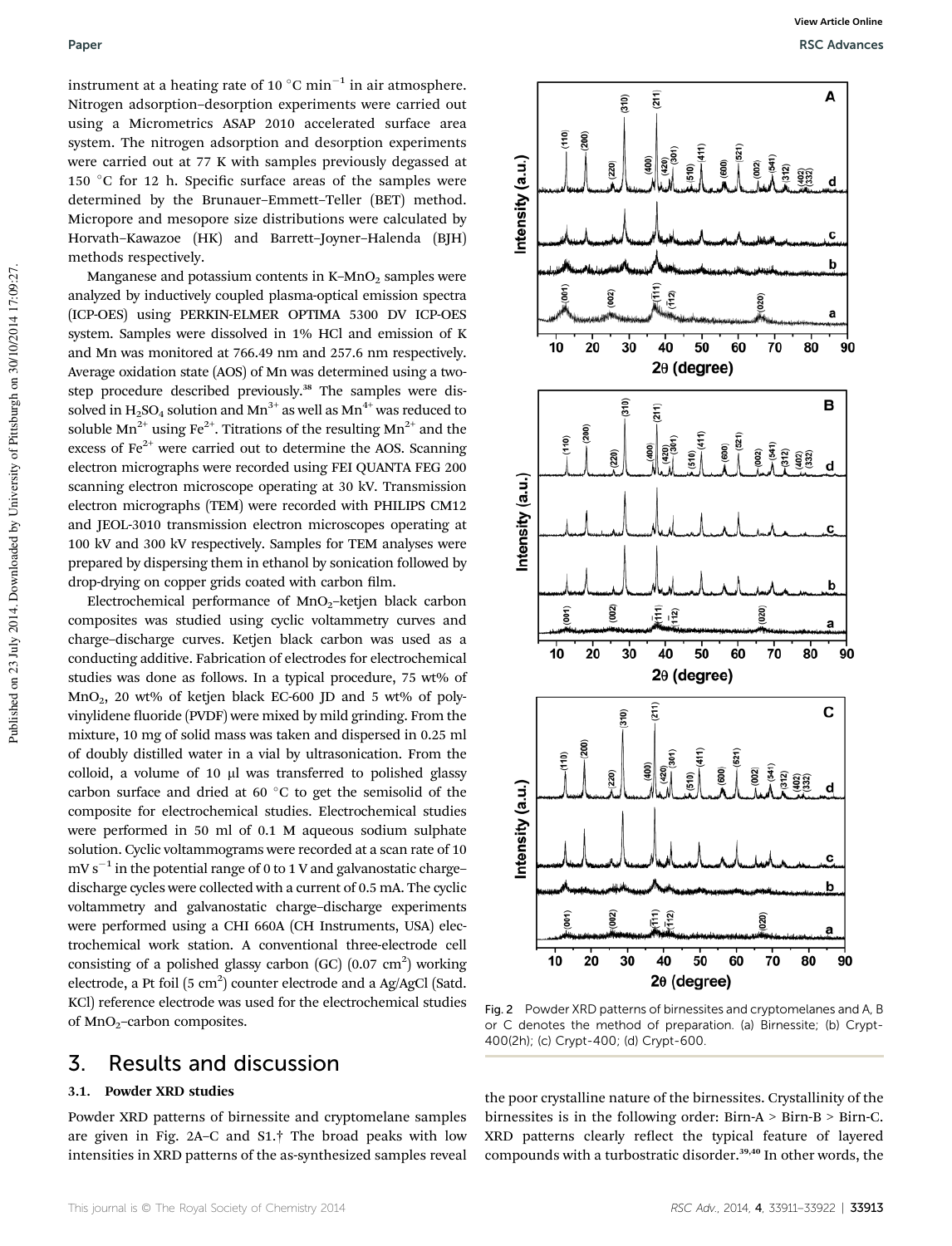sample consists of layers arranged parallel and equidistant without a well-defined displacement/rotation between the successive layers.<sup>41</sup> XRD patterns of as-synthesized samples show five diffraction peaks, which can be indexed to the endcentered monoclinic potassium birnessite (JCPDS file no. 80-1098). The first two diffraction peaks with *d* value around  $7 \text{ Å}$ and 3.5 Å correspond to  $(001)$  and  $(002)$  basal reflections, while the three asymmetric broad peaks with  $d = 2.4$ , 1.4, and 1.2 Å are indexed to (20*l*; 11*l*), (02*l*; 31*l*), and (22*l*; 40*l*) diffraction bands, respectively.<sup>39,40</sup> The  $d_{001}$  values of Birn-A, Birn-B and Birn-C are 6.94, 6.94 and 6.8  $\AA$  respectively and these  $d$  values corresponds to the interlayer spacings, characteristic of the birnessite intercalated with  $K^+$  ions and  $H_2O$  molecules. The week intensity of  $(001)$  and  $(002)$  reflections observed in the case of Birn-B indicates the presence of orientation of *ab*-plane in it.

Reflections of XRD pattern of cryptomelanes obtained by calcining birnessite samples at 400  $\degree$ C for 4 h and 600  $\degree$ C for 4 h are indexed to tetragonal body centered lattice with the space group *I4/m* and lattice constants  $a = 9.784$  Å and  $c = 2.2863$  Å (JCPDS no. 44-0141). However, birnessites calcined at 400 $\degree$ C for 2 h show only a few reflections of cryptomelane as compared to Crypt-400 samples. This shows that the calcination for 2 h is not sufficient for the formation of cryptomelane, especially for Birn-A and Birn-C. As per the intensity of the XRD lines, the crystalline nature of cryptomelanes obtained by the calcination at 400 °C for 2 h is in the following order; Crypt-B > Crypt-A > Crypt-C. This observation implies that Birn-B is transformed into cryptomelane in a more facile manner than A and C analogues. This kind of easy phase transformation observed with Crypt-B400(2h) may be attributed to lower stability, which in turn attributed to the lesser potassium content in Birn-B.<sup>42</sup> XRD patterns of cryptomelanes obtained by the calcination at 800 °C for 2 h are given in Fig. S1.<sup>†</sup> The presence of XRD lines corresponding to only cryptomelanes proves that no further phase transition occurred even by the calcination at 800  $\degree$ C for 2 h. The XRD results prove that the cryptomelanes synthesized by this method are thermally stable even at 800  $^{\circ}$ C.

#### 3.2. TG/DTA, AOS and ICP analyses

TGA, DTG and DTA profiles of birnessites are given in Fig. 3. In the TGA profiles, initial weight loss below 120  $\mathrm{^{\circ}C}$  is attributed to the removal of physisorbed water and further weight loss above 120  $\degree$ C is due to the dehydration of layers of birnessite. Weight loss corresponding to the water removal observed between 100 and 250 °C for Birn-A, Birn-B or Birn-C is 8.1, 5.4 or 5.1% respectively. The subsequent weight loss observed in the range of 300–480  $\degree$ C is attributed to the removal of lattice oxygen. This loss of oxygen takes places due to the reduction of a fraction of  $Mn(w)$  ions to  $Mn(m)$  ions. In the case of Birn-A, Birn-B or Birn-C, the weight loss with regard to loss of oxygen is 2.3, 2.1 or 2.8% respectively. Slight weight gains of 1.6 and 0.6% observed respectively for Birn-B and Birn-C after 480 °C are due to the uptake of oxygen during the phase transformation of birnessite to cryptomelane.<sup>43,44</sup> The weight gain observed after 498  $\degree$ C for Birn-B is 40 $\degree$ C lower than for Birn-C. This is in agreement with DTA results where endothermic peaks corresponding to the phase transition of layered to tunneled  $MnO<sub>2</sub>$  are observed at 498 and 536  $\degree$ C respectively for Birn-B and Birn-A. This phase transformation at lower temperature shown by Birn-B is probably due to the lower thermal stability of birnessite phase, which in turn due to its lower K content.<sup>42</sup> However, Birn-A does not show any weight gain after 480  $^{\circ}$ C but shows an endothermic peak in DTA corresponding to the phase transition that occur at 536 °C without any reduction of Mn( $\text{iv}$ ). The low



Fig. 3 TGA (A) and DTA (B) profiles of birnessite samples recorded in air atmosphere. (a) Birn-A; (b) Birn-B; (c) Birn-C.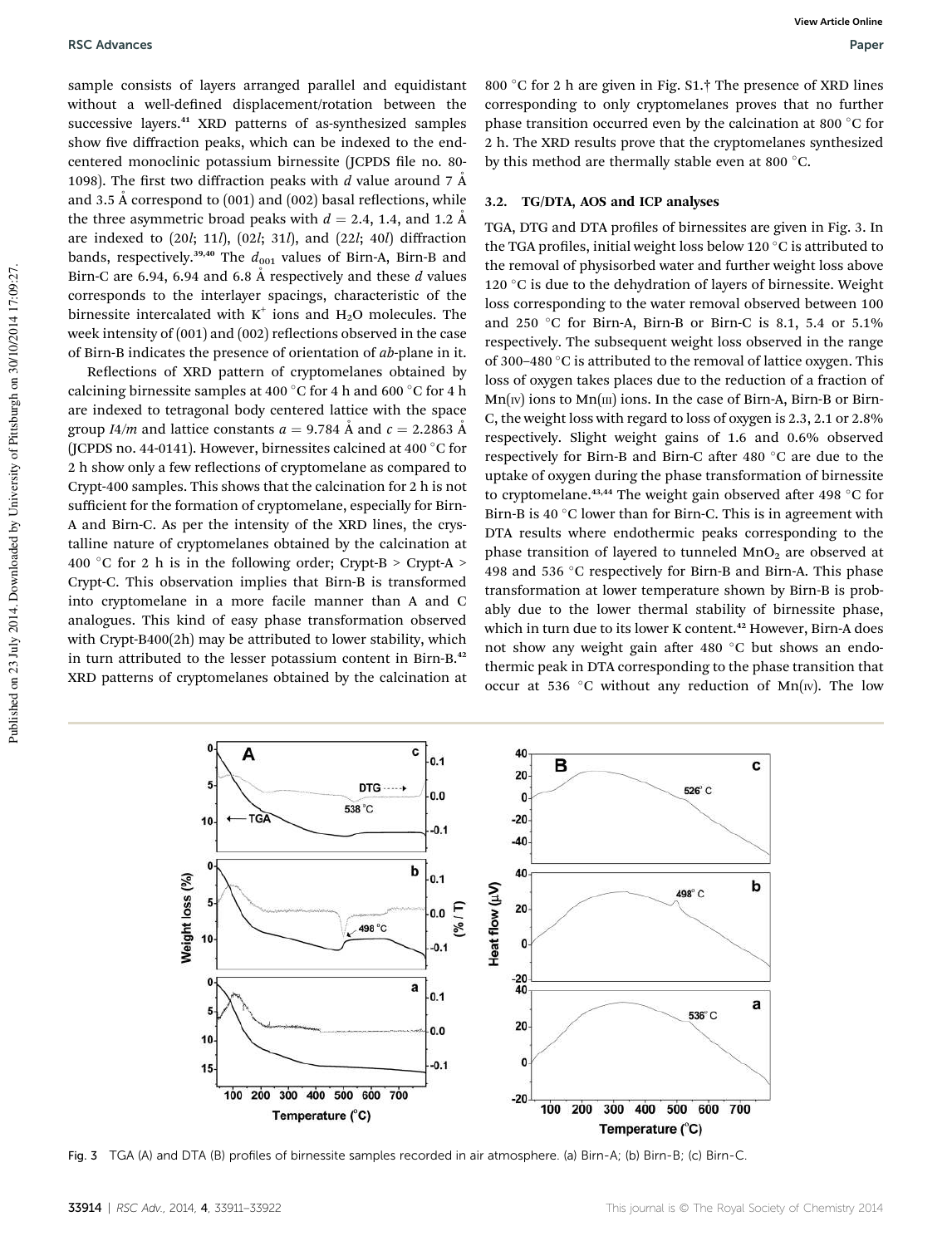| Sample       | AOS  | K/Mn  | BET surface area<br>$(SSA)$ $(m^2 \text{ g}^{-1})$ | t-Plot surface<br>area $(m^2 g^{-1})$ | Pore volume<br>$\left(\text{cm}^3 \text{ g}^{-1}\right) \left(\text{BET}\right)$ | Micro pore<br>volume<br>$\left[ \text{cm}^{3} \text{ g}^{-1} \right]$ ( <i>t</i> -plot) | Pore size $(A)$<br>(BJH) | Specific capacitance<br>$(C_s)$ (F $g^{-1}$ ) from<br>CD curves | $C_s/SSA$<br>$F~m^{-2}$ |
|--------------|------|-------|----------------------------------------------------|---------------------------------------|----------------------------------------------------------------------------------|-----------------------------------------------------------------------------------------|--------------------------|-----------------------------------------------------------------|-------------------------|
| Birn-A       | 3.68 | 0.140 | 202                                                | 28                                    | 0.51                                                                             | 0.014                                                                                   | 101                      | 234                                                             | 1.158                   |
| Birn-B       | 3.81 | 0.099 | 133                                                | 18                                    | 0.33                                                                             | 0.0093                                                                                  |                          | 113                                                             | 0.849                   |
| Birn-C       | 3.72 | 0.126 | 186                                                | 14                                    | 0.22                                                                             | 0.0069                                                                                  | 50                       | 201                                                             | 1.080                   |
| $Crypt-A400$ | 3.71 | 0.124 | 136                                                | 22                                    | 0.57                                                                             | 0.011                                                                                   | 196                      | 137                                                             | 1.007                   |
| $Crypt-B400$ | 3.85 | 0.101 | 40                                                 | 4.5                                   | 0.17                                                                             | 0.0021                                                                                  |                          | 33                                                              | 0.825                   |
| $Crypt-C400$ | 3.76 | 0.113 | 130                                                | 15                                    | 0.22                                                                             | 0.0073                                                                                  | 66                       | 128                                                             | 0.985                   |

Table 1 Average oxidation state (AOS), K–Mn ratio, textural properties and capacitance of birnessite and cryptomelane samples

temperature phase transition shown by Birn-B is in good agreement with XRD patterns, wherein the clear peaks of cryptomelane were observed even in the case of 2 h calcination at 400  $^{\circ}$ C.

The average oxidation state (AOS) of manganese and K : Mn ratio of both birnessites and cryptomelanes are given in Table 1. As for birnessites, the AOS of Mn is in the range of 3.68 to 3.81 and Birn-B shows the highest AOS. A similar trend is observed in the case of cryptomelanes as well. These values imply the presence of both  $Mn(w)$  and  $Mn(m)$  ions in both birnessites and cryptomelanes.<sup>33</sup> However, the AOS is found to be slightly higher for cryptomelanes. This increase in the AOS of Mn is attributed to the oxidation of residual  $Mn(m)$  to  $Mn(w)$  during the calcination in air atmosphere at 400 °C. The K : Mn ratios of Birn-A, Birn-B and Birn-C are in the range of 0.1 to 0.14. This observation with potassium content of birnessite samples has good correlation with XRD and TGA results where Birn-B is revealed to undergo phase transition at low temperatures than Birn-A and Birn-C. This lower K : Mn ratio might be due to the lower K : Mn of 1 : 1 in KMnO<sup>4</sup> precursor. It is known from the literature that only 10% of the initial  $K^+$  was incorporated into  $MnO_2$  in the case of birnessites synthesized by the chemical reduction of KMnO<sub>4</sub>.<sup>45</sup> The slightly lower K : Mn ratio of cryptomelane samples than their precursor birnessite samples is probably due to the loss of potassium that occurred during the calcination followed by washing with deionized water prior to the estimation by ICP analysis. This loss of K may be attributed to the expulsion of  $K^+$ , which in turn due to the space shrinkage that takes place during the phase-transition of layered  $MnO<sub>2</sub>$  to tunneled one.<sup>42</sup>

#### 3.3. Electron microscopic analysis

SEM images of birnessite and Crypt-(A, B and C)400 samples are given in Fig. 4 and 5 respectively. Birn-A (in Fig. 4a) shows aggregates of particles without any specific morphology. However, Birn-B shows aggregates of separate particles of size ranging from  $\sim$ 10 to  $\sim$ 60 nm while Birn-C exhibits bulk particles appearance. SEM image of Crypt-A400 shows the presence of bunch of nanorods along with aggregates of particles. However, Crypt-B400 (Fig. 5b) exhibits the presence of individual particles similar to Birn-B. Crypt-C400 exhibits the morphology similar to that of Crypt-A400 (Fig. 5c) but is denser than Crypt-A400. In the case of Crypt-C600 (Fig. 5d and S2†), presence of hierarchical nanowires network structure is observed and the average size of the nanowires is 45 nm. EDS of



Fig. 5 SEM images of cryptomelane samples. (a) Crypt-A400; (b) Crypt-B400; (c) Crypt-C400; (d) Crypt-C600.



Fig. 4 SEM images of birnessite samples. (a) Birn-A; (b) Birn-B; (b) Birn-C.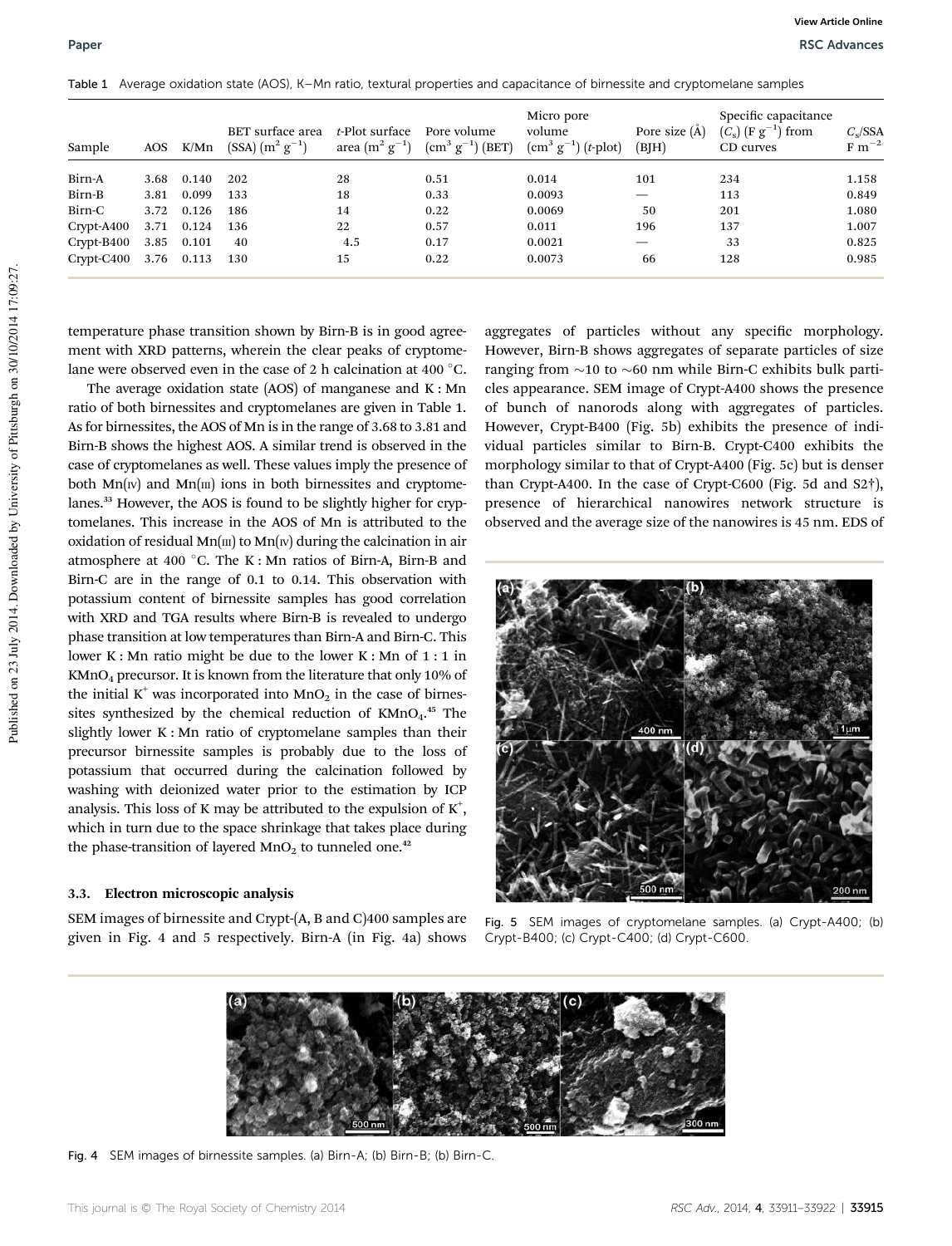Crypt-C600 recorded during SEM analysis is provided in Fig. S3† and the presence of the peaks corresponding to oxygen, potassium and manganese confirms that the sample is K-containing manganese oxide.

HRTEM images of Birn-A are given in Fig. 6. HRTEM images of two different magnifications in Fig. 6a and b show the presence of particles with gel-type (porous) or fluffy appearance. Lattice-resolved HRTEM image in Fig. 6c shows projecting nanofibers of thickness  $\sim$ 3 nm with lattice fringes thickness of 6.2 Å. However, thickness of lattice fringes is not found to be uniform and varies from 6.2 to 7.6  $\AA$ <sup>46</sup> These lattice fringes correspond to the  $d_{001}$  of end centered monoclinic birnessite lattice. This observation indicates that  $MnO<sub>6</sub>$  octahedral layers are seen across the nanofibers, which in turn implies that growth of nanofibers has occurred along (100) facet of the birnessite lattice. The observed variable  $d_{001}$  of lattice fringes implies the poor crystalline nature of birnessite as observed in XRD pattern. Even in a same nanofiber,  $d_{001}$  is not uniform throughout the fiber. This may be due to the non-uniform  $K^+$ ion incorporation in between the layers, which in turn may be due to lower K content in the material. Moreover, some of the nanofibers are found to contain as low as four layers.

TEM images of cryptomelane samples are given in Fig. 7. TEM image of Crypt-A400 given in Fig. 7(a) shows the bunch of nest-like nanorods network of cryptomelane. Thicknesses of the nanorods are in the range of 8 to 20 nm and the length is up to  $\sim$ 1 µm. TEM image of Crypt-B400 show the presence of pseudospherical particles of size that is ranging from  $\sim$ 15 nm to  $\sim$  60 nm. TEM image of Crypt-C400 in Fig. 7(c) and S4 $\dagger$  shows porous gel-type network of nanorods. Projection of nanorods

(shown with arrows) in the periphery of the nest-like aggregate is seen and thickness of those nanorods is  $\sim$ 20 nm. SAED pattern recorded on the aggregates shows rings, which are indexable to  $(220)$ ,  $(310)$ ,  $(301)$ ,  $(411)$  and  $(521)$  reflections of cryptomelane lattice.

HRTEM images of Crypt-A600 are given in Fig. 8. Low magnification HRTEM image in Fig. 8a shows the presence of nanorods of length up to few  $\mu$ m and thickness of the nanorods varies from 5 to 50 nm. HRTEM image of an edge of a nanorod of Crypt-A600 and its lattice-resolved image (inset) are given shown in Fig. 8b. Thickness of the nanorod is around 48 nm and the *d* value of the lattice fringes is 4.9 Å. This *d* value corresponds to {200} planes of the cryptomelane, revealing that growth of the nanorod has occurred along [100]. TEM image in Fig. 8c shows edges of the nanorods of thickness of  $\sim$ 42 nm. The lattice-resolved image in Fig. 8d depicts the edge of the nanorod and the corresponding lattice fringes show the *d* value of 7 A. This *d* value reveals that the lattice fringes correspond to {110} planes of cryptomelane and indicates that growth direction of the nanorod is [110]. This contradictory observation found between two different nanorods regarding lattice alignment implies that nanorod growth occur along [100] or [110] direction. TEM images of Crypt-A600 given in Fig. S5† show bundles of nanorods. This type of bundling might arise from the side-on fusion of nanorods occurred by oriented attachment during the heat treatment.<sup>38,47</sup>

HRTEM images of Crypt-B600 are given in Fig. 9. Low magnification image in Fig.  $9(a)$  shows nanoplates, short nanorods and spherical particles. Sizes of the nanoparticles are in the range of 15 to 60 nm. Fig. 9(b) shows a lattice-resolved



Fig. 6 HRTEM images of Birn-A. (a) and (b) low magnification and (c) lattice-resolved TEM images of Birn-A.



Fig. 7 HRTEM image of Crypt-A400 (a) and TEM images of Crypt-B400 (b) and Crypt-C400 (c). Inset in image (c) shows SAED pattern acquired on Crypt-C400, and arrow marks indicate the projecting nanorods.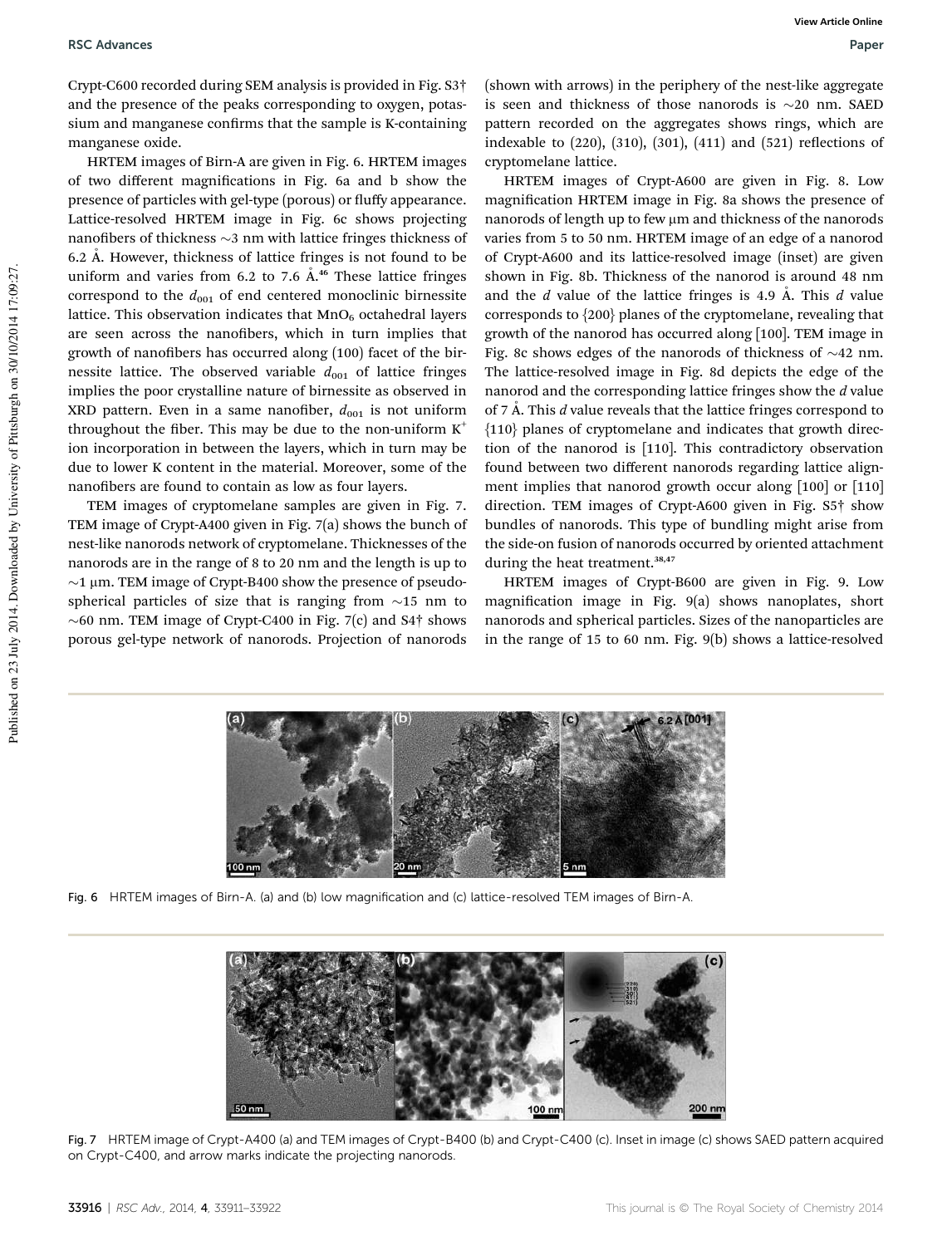

Fig. 8 HRTEM images of Crypt-A600. (a) low magnification image; (b) TEM image of a nanorod and its lattice-resolved image of a side portion (inset); (c) TEM image of edges of nanorods; (d) latticeresolved TEM image of an edge of the nanorod in (c).

image of a couple of nanoplates and thicknesses of the lattice fringes are  $7 \text{ Å}$  and  $4.9 \text{ Å}$ . These lattice fringes correspond to {110} and {200} respectively. This implies that top and basal planes of nanoplates are {001} plane of cryptomelane lattice. Lattice-resolved HRTEM image of the nanoparticle in Fig. 9(c) shows lattice fringes corresponding to  $d_{200}$  of cryptomelane.

#### 3.4. Nitrogen adsorption–desorption isotherm and surface area analysis

Nitrogen  $(N_2)$  adsorption–desorption isotherm and BJH pore size distribution of birnessites and cryptomelanes obtained by calcination at 400  $^{\circ}$ C for 4 h are given in Fig. 10 and 11 respectively. Birn-A, Birn-B, Crypt-A400 and Crypt-B400 show Type II adsorption isotherm with micropore filling at low  $P/P<sub>0</sub>$ values, capillary condensation at high  $P/P<sub>0</sub>$  values and H3 hysteresis.<sup>48</sup> However, these features indicate the presence of micropores, slit-like mesopores and macropores formed by the



Fig. 10 Nitrogen adsorption–desorption isotherms of (a) Birn-A, (b) Birn-B and (c) Birn-C. Inset shows the BJH pore size distributions.

particles (interparticle pores) in the samples. Birn-C and Crypt-C400 exhibit Type IV isotherm with H2 hysteresis loop, indicating the presence of cylindrical mesopores with bottle shape (narrow mouth).<sup>49</sup> However, absence of peaks in low angle XRD pattern (in Fig. S6†) reveals the absence of ordered mesoporous nature and that mesoporosity arises from the interparticle pores generated by the hierarchical network of nanorods as observed in SEM image. BET surface area, *t*-plot microporous surface area and pore volume of the samples are given in Table 1. Birn-A and Birn-B show the wide distribution of pore size. Average pore size of Birn-A is found to be  $\sim$ 100 Å. In contrast, no sharp pore size is observed in the case of Birn-B. The pore size distribution of Birn-C is found to be narrow as evidenced by H3 hysteresis and its average pore diameter is  $\sim$  50 Å. However, the average pore size has been increased in the case of Birn-C upon calcination. This may be due to the phase transition of birnessite to cryptomelane. BET surface area of birnessite samples is in the following order: Birn-A > Birn-C > Birn-B. Among all, Birn-A shows the highest surface area of 202  $m^2$   $g^{-1}$ . BET surface areas of birnessite samples are higher than that of cryptomelane samples. There is a drastic reduction of surface area that occurred during the transformation of Birn-B to crypt-B400. This may be due to the sintering and the phase transition



Fig. 9 HRTEM images of Crypt-B600. (a) Low magnification image; (b) and (C) lattice-resolved images of nanoplates and a nanoparticle respectively.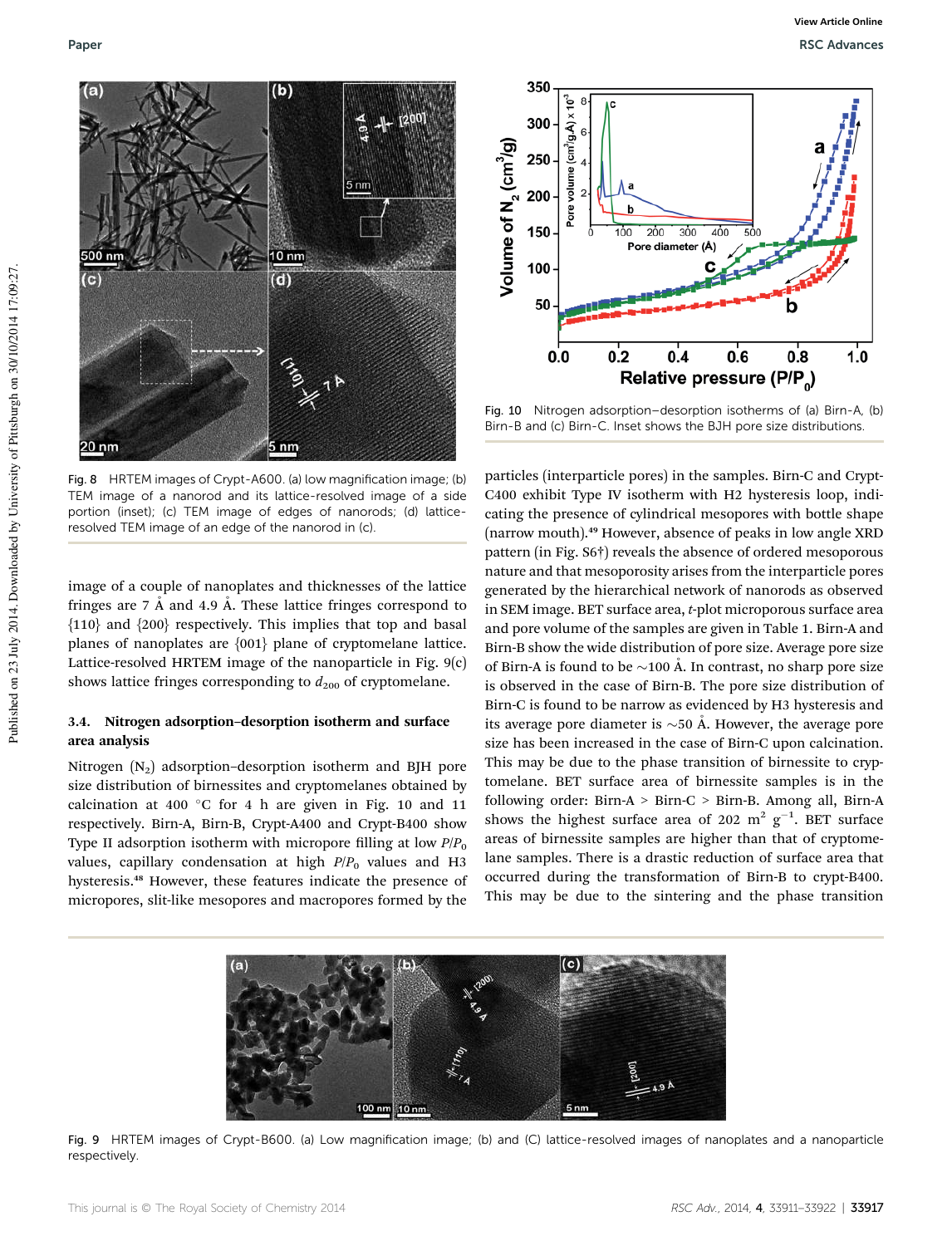

Fig. 11 Nitrogen adsorption–desorption isotherms of (a) Crypt-A400, (b) Crypt-B400, and (c) Crypt-C400. Inset shows BJH pore size distributions.

occurring during the heat treatment. Due to the sintering, some of the pores might have closed.

As for BET surface area, the trend of cryptomelanes is similar to that of birnessite samples. In general, surface area calculated using *t*-plot is indicative of the surface area that arises due to micropores. Birn-A and Crypt-A400 exhibit microporous surface area of 28 and 22 m<sup>2</sup>  $g^{-1}$  respectively, which are higher than that of B and C analogues of birnessite and cryptomelane. Microporous surface area of Birn-B decreased drastically when it was transformed to Crypt-B400. Microporous surface area of Birn-C is only 14  $m^2$   $g^{-1}$  and it is maintained even after the transformation into cryptomelane. Pore volume of Birn-A is higher than that of Birn-B and Birn-C due to the wide range of pore sizes exhibited by the former. Upon transition into Crypt-A400, the pore volume increases for Birn-A due to the increase in the pore size. However, in the case of both Birn-C and Crypt-C400, the pore volume remains the same even though the pore size increases from 50 to 66  $\AA$ . This phenomenon is mainly attributed to the effect of morphology. During sintering, crystallographically identical planes fuse (oriented attachment) to give rise to bigger particles and hence alignment of particles (or rods) is significant.<sup>38,47</sup> The favorable alignment of the particles is less likely in the case of Birn-C because the nanorods are thickly packed, unlike Birn-A.<sup>47</sup> Birn-B, on the contrary, show high degree of sinteing to form bigger particles due to its non-1 D morphology, that provides more freedom for favorable alignment than the rod morphology. In Fig. S7 and S8,† Horvath–Kawazoe micropore size distributions of birnessites and cryptomelanes are given as it is a reliable indicator of micropore size distribution of materials. The average micropore size lies below 10 A for birnessites and cryptomelanes. The differences in the textural properties observed among cryptomelanes are mainly attributed to the morphology and the associated alignment of their birnessite precursor particles.

#### 3.5. Mechanism of formation

Formation of manganese oxide precipitate occurs by the stoichiometric reaction between aqueous solutions of  $KMD<sub>4</sub>$  and oxalic acid as shown in eqn (3).

$$
2KMnO_4 + 3H_2C_2O_4 \rightarrow 2MnO_2 \downarrow + 6CO_2 \uparrow + 2KOH + 2H_2O(3)
$$

This reaction is more favorable even at room temperature due to the favorable standard reduction potentials of potassium permanganate and oxalic acid. The corresponding standard reduction potentials are  $E^0(MnO_4^-/MnO_2^-$ , 2OH<sup>-</sup>) = 1.679 V and  $E^{o}(2CO_2/C_2O_4^{2-}) = -0.49$  V.<sup>50,51</sup> During the reaction, gas evolution was observed and the gas was tested by dipping the outlet of the reaction in baryta solution  $(10\%$  Ba $(OH)_2$  in water). Formation of white precipitate was observed while the outlet gas was purged through baryta, confirming the  $CO<sub>2</sub>$  evolution from reaction medium to form  $BaCO<sub>3</sub>$  (white precipitate).<sup>52</sup> As understood from the eqn  $(3)$ , pH of the solution after the completion of reaction was found to be alkaline (pH  $\approx$  9.6). In general, this reduction reaction is fast only in the acidic medium because  $H^+$  is consumed in this reaction.<sup>53</sup> In addition, there was no reaction occurring when potassium oxalate was used in place of oxalic acid. After the reduction of  $MnO<sub>4</sub>$ <sup>-</sup> by oxalic acid, formation of  $MnO<sub>x</sub>$  is observed. Further, it polymerizes to form edge-shared  $MnO<sub>6</sub>$  octahedral layers in the presence of K<sup>+</sup> ions in neutral or acidic medium under mild conditions to form birnessites. Formation of crystalline birnessites occurs only in highly alkaline solutions at high temperature or under hydrothermal conditions.28,32,35,40,54,55 Hence, birnessite formed in the current synthesis is amorphous.

In order to understand the effect of pH, a separate set of experiments was carried out by measuring pH of reaction medium after 5 min of addition of every 10 ml of reactants. In method A, the initial pH of  $\sim$ 3.4 was increasing gradually to 9.64 (after the complete addition). The colloid formation was observed only after addition of 40 ml of KMnO<sub>4</sub> (pH  $\approx$  5.1). This implies that the nucleation and particle growth take place at acidic condition. Further, addition of  $KMnO<sub>4</sub>$  generates  $MnO<sub>x</sub>$ units, which stack over the birnessite nuclei crystallite to give rise to the formation of fibers of birnessite. So is the case with method C except that the growth rate is faster in method C (due to the mixing of reactants all at once). Therefore, formation of thickly-packed nanorods (a gel-type) with uniform pore size has been observed. However, initial and final pH values were 8.7 and 9.6 respectively in the case of method B and pH has not reduced below 7.3 throughout the addition of oxalic acid. And, appearance of colloid was observed only after the addition of 80 ml (pH  $\approx$  8.1). This implies that homogenous nucleation followed by the fast particle growth occur in alkaline medium. Hence, formation of only non-spherical particles or plates is observed in the case of method B.20,28,32,53–<sup>55</sup> Thus, pH plays a major role in the nucleation and the crystal growth and, in turn, in the morphology and the textural properties of the resulting MnO<sub>2</sub>. Cryptomelane samples synthesized retain the morphology and the nature of the pore size distribution of their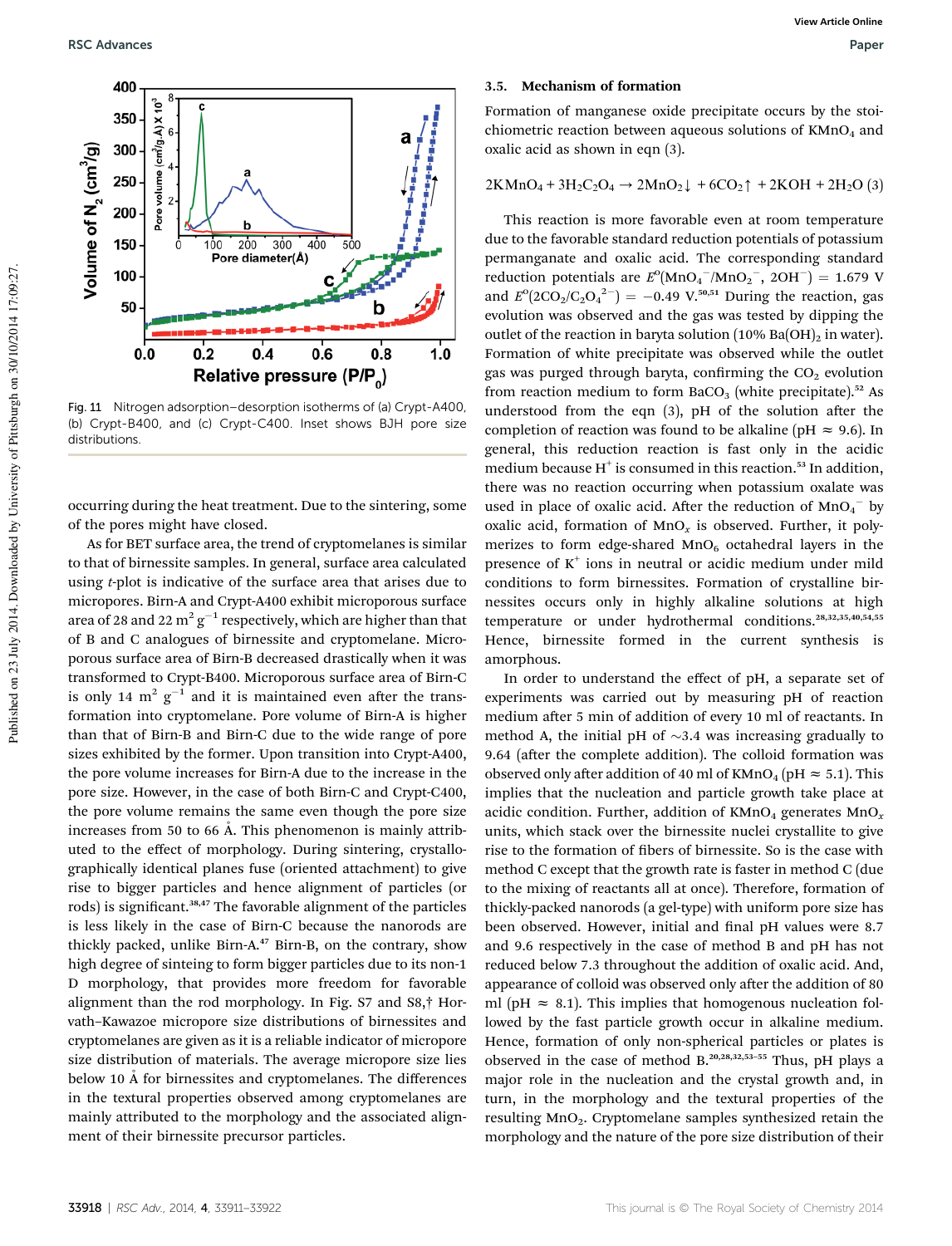birnessite precursor analogues. Based on the results, a schematic of formation of K–MnO<sub>2</sub> material synthesized is presented in Fig. 12.

#### 3.6. Electrochemical studies

Cyclic voltammograms (CV) of carbon composites of birnessites and cryptomelanes (400 °C, 4 h) recorded in 0.1 M aqueous  $Na<sub>2</sub>SO<sub>4</sub>$  solution are shown in Fig. 13(A) and (B) respectively. Birn-A and Birn-C show rectangular-shaped CV curves indicating the ideal capacitive behavior. However, Birn-B shows oval-shaped CV curve, indicating the poor capacitive behavior at this particular scan rate. The voltage drop observed at the cut off voltages (0 and 1 V *vs.* Ag/AgCl) may be due to the interparticle resistance (contributing to electrode resistance). Birn-A shows the reversible redox peaks in the CV curve in the cathodic and the anodic regions. In the case of cryptomelane-based electrodes, a pair of anodic peaks and a single cathodic peak is observed. These types of redox peaks exhibited by cryptomelanes have been known in the literature.<sup>25,56-60</sup> Pseudocapacitance of  $MnO<sub>2</sub>$  in aqueous medium is usually generated by the transitions of interfacial oxycation species at various oxidation states.<sup>61</sup> The redox peaks may reflect the redox transitions of Mn between different valence states, including  $Mn^{3+}/Mn^{2+}$ ,  $Mn^{4+}/Mn^{3+}$ , and  $Mn^{6+}/Mn^{4+}$ . Repetitive insertion/extraction processes of Na $^+$  and K $^+$  cations into bulk of the material may cause the appearance of various redox peaks in the cyclic voltammograms of cryptomelane. This phenomenon has also been observed in the other tunneled  $MnO<sub>2</sub>$  allotropes such as OMS-5



Fig. 12 Schematic of formation of birnessite and cryptomelane nanostructures.



Fig. 13 Cyclic voltammograms of birnessite (A) and cryptomelane (B) carbon composite electrodes, run in 0.1 M aqueous  $Na<sub>2</sub>SO<sub>4</sub>$  solution at a scan rate of 10 mA  $s^{-1}$ .

(2  $\times$  4 tunnels).  $^{25}$  In both cases, the insertion/extraction process is facilitated by their large cavity sizes.<sup>25,59</sup> Area of the CV curves of the electrodes is directly proportional to the charge, which in turn proportional to the capacitance.<sup>61</sup> As for birnessites, the order of the capacitance is as follows: Birn-A > Birn-C > Birn-B. The same is the order in the case of cryptomelane analogues. This trend of the capacitance of the samples is consistent with the surface area of birnessites and cryptomelanes.

Charge–discharge cycles of the carbon composites of birnessites and cryptomelanes are given in Fig. 14(A) and (B) respectively. The specific capacitance values of  $MnO<sub>2</sub>$ -carbon composites were calculated using the formula,  $C = I \Delta t / \Delta Vm$ , where, *I* is the current,  $\Delta t$  is discharge time of cycle,  $\Delta V$  is potential window and *m* is mass of the composite.<sup>20,28,32,55</sup> Linear variation of the charge–discharge curves is observed for the birnessite samples. Specific capacitance values of composites are given in Table 1. Specific capacitance of Ketjen black carbon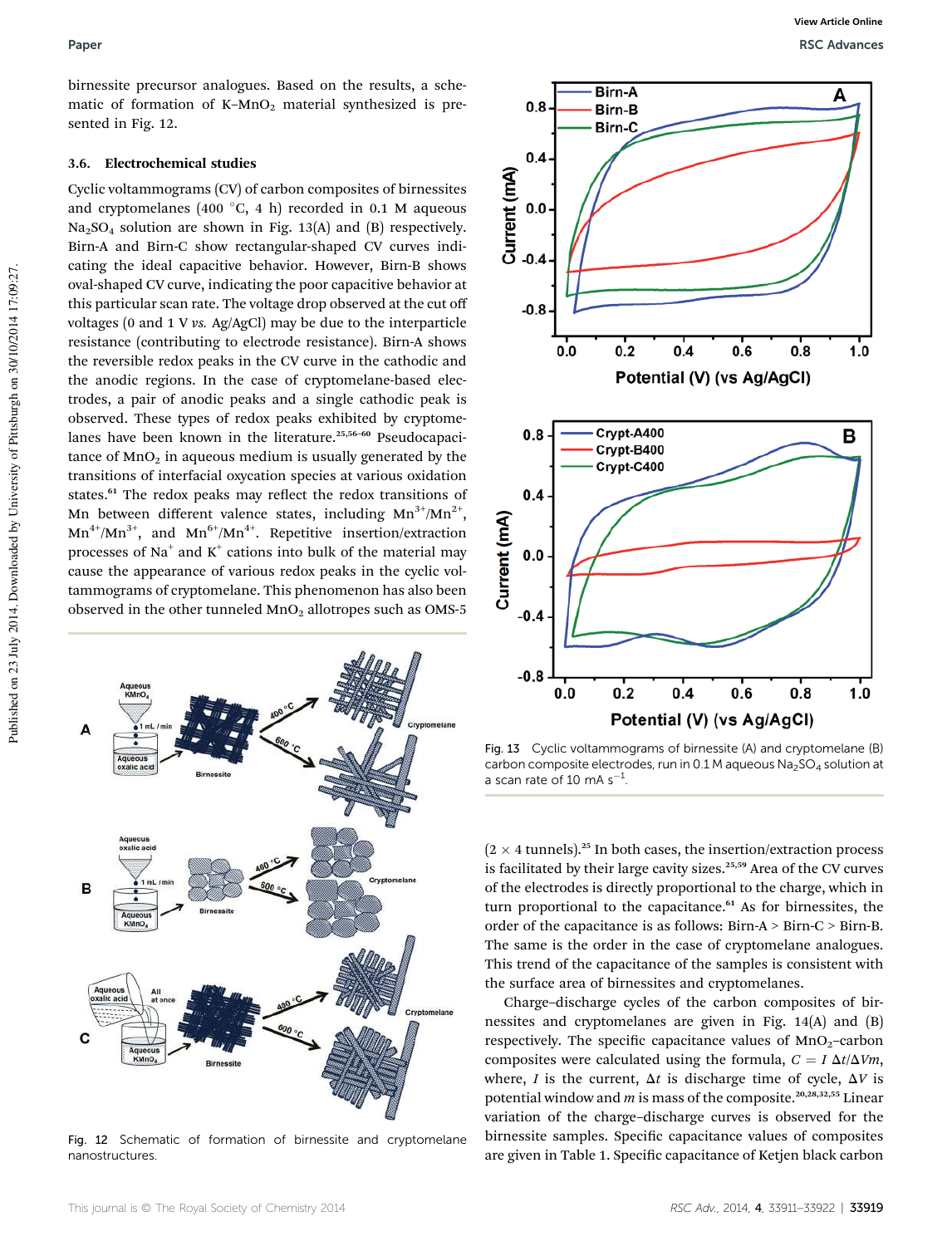

Fig. 14 Galvanostatic charge–discharge curves of birnessite (A) and cryptomelane (B) carbon composite electrodes, run in 0.1 M aqueous  $Na<sub>2</sub>SO<sub>4</sub>$  solution at a constant current of 0.5 mA

measured under the similar conditions is only 13 F  $\rm g^{-1}.$  Specific capacitance of Birn-A, Birn-B and Birn-C is 234, 113 and 201 F  $\mathrm{g}^{-1}$  respectively. The highest specific capacitance *i.e.*, 234 F  $\mathrm{g}^{-1},$ shown by Birn-A may be attributed to its highest surface area *i.e.*, 202  $\text{m}^2$  g<sup>-1</sup>. The specific capacitance of A, B and C of cryptomelane analogue is 137, 33 and 128 F  $g^{-1}$  respectively. In the case of cryptomelanes also, the same order of capacitance values holds good. In order to ignore the effect of surface area and look into other inherent contributing factors of the electrodes, ratio of specific capacitance  $(C<sub>s</sub>)$  and specific surface area (SSA) has been calculated and given in Table 1. As for the ratios of *C*<sub>s</sub>/SSA, a trend similar to that of specific capacitance is observed. In addition, the capacitance of the birnessites is found to be higher than that of cryptomelanes except that B (*i.e.*, particles) analogues show similar values. The lower capacitance of Birn-B and Crypt-B400 may be due to their particle morphology which causes probably high electrode resistance. This observation has consistency with the poorly featured CV curve shown by B analogues. On the contrary, A and C analogues

are nanowires (having long-range order in one dimension) and those nanowires are interconnected by forming network superstructure so higher conductivities are expected in their cases than B analogues (*i.e.*, nanoparticles). In spite of the fact that electronic conductivity of the cryptomelane is higher than that of birnessites, birnessites show higher capacitance per unit surface area.<sup>25,62</sup> Birnessite samples show better capacitance magnitudes than cryptomelanes even though the former is less crystalline than the latter as per XRD results. Although the crystalline nature of the Crypt-B400 and Crypt-C400 are higher than that of Crypt-A400 as understood from XRD line intensities, Crypt-A400 shows better capacitance values. These observations reveal that crystalline nature of  $MnO<sub>2</sub>$  materials does not affect their capacitance significantly. Recently, Boisset et al., have studied the electrochemical performance of Na-Birnessite (synthesized) and cryptomelane (from Erachem-Comilog) electrodes in various lithium salts electrolytes including lithium sulphate using cyclic voltametry.<sup>63</sup> It was found that cryptomelanes with the BET surface area of  $\sim$ 218 m<sup>2</sup> g<sup>-1</sup> has shown a capacitance of  $\sim$ 163 F g<sup>-1</sup> in 2 M Li<sub>2</sub>SO<sub>4</sub> and Na-birnessite with the BET surface area of  $\sim$ 20 m<sup>2</sup> g<sup>-1</sup> has shown  $\sim$ 185 F g<sup>-1</sup> in the same electrolyte.<sup>63,64</sup> Na-birnessite is found to show better capacitance performance than cryptomelane. Results of the current work are in consistent with those observations. Also, the MnO<sup>2</sup> materials synthesized by the oxalate reduction method show better performances.

The observed capacitance values are in agreement with the argument that ionic conductivity is more essential than electronic conductivity for  $MnO<sub>2</sub>$  in order for showing high capacity.<sup>25</sup> In fact, ionic conductivity of birnessites is higher than that of cryptomelanes. The present study reveals that besides crystal structure, crystalline nature and surface area, ionic conductivity and morphology of the electrode materials are key factors in determining their capacitance values. Stability of the capacitance of the samples estimated based on the charge–discharge curves is provided in Fig. 15. Loss of

![](_page_9_Figure_7.jpeg)

Fig. 15 Variation of specific capacitance with charge–discharge cycle number.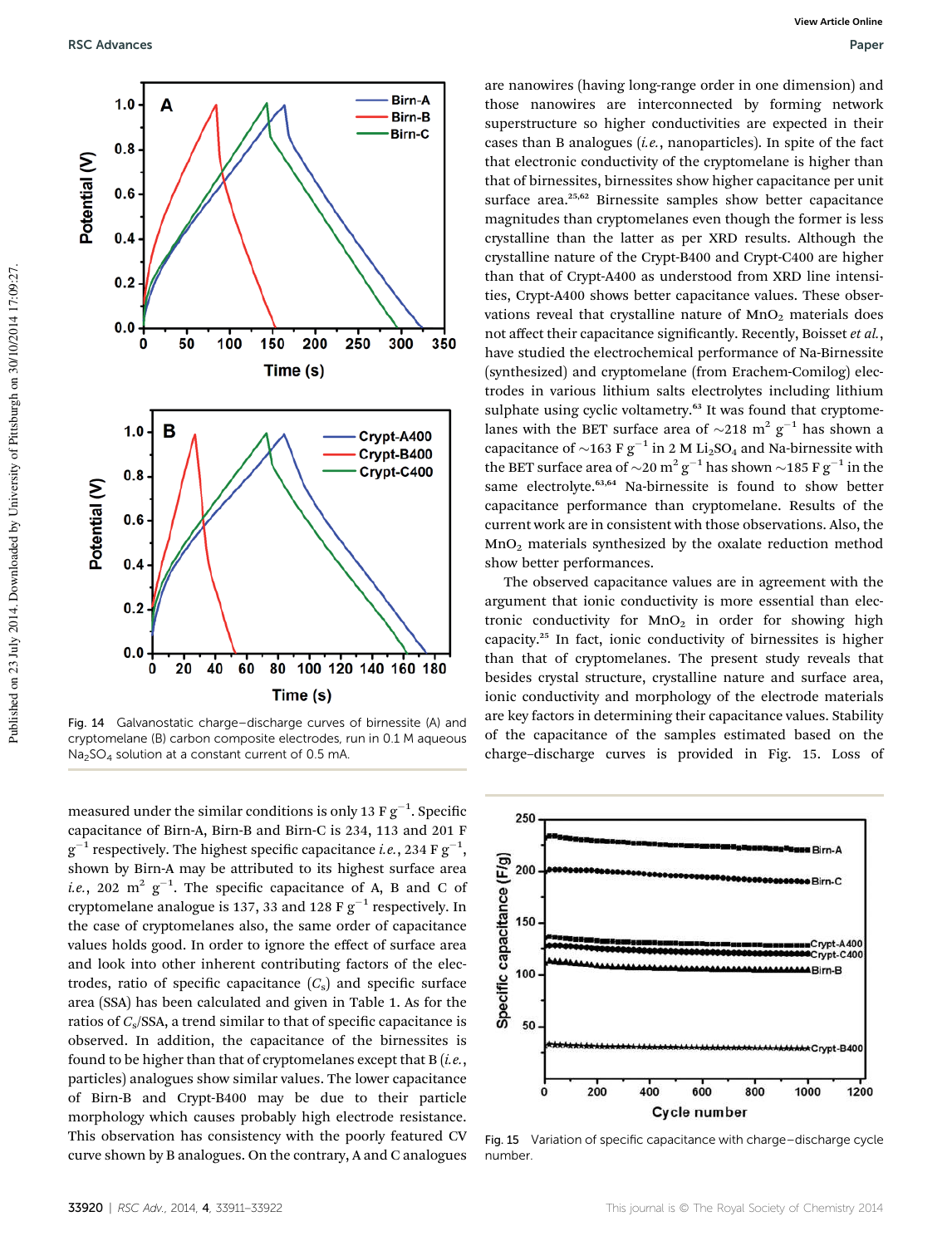capacitance after 1000 cycles for birnessites  $(A, B, and C)$  is 6, 7.9 and 5.5% and for cryptomelanes (A, B and C) is 6.7, 12.1 and 6.1%, respectively. Stability results of the K-MnO<sub>2</sub> samples imply that these samples show good stability and that birnessite samples show better stability than cryptomelane samples. In the case of both birnessites and ctyptomelanes, capacitance values for A and C analogues are more stable than B analogues. This might be due to the particle morphology of the B analogues. The better stability exhibited by the C analogues over the A analogues might be due to the rigid, hierarchical superstructure (formed with nanowires network) of the former. Hence, birnessites (A and C) synthesized by the current method can be promising and cost-effective materials for capacitor applications.

### 4. Conclusions

Amorphous birnessite samples with different morphologies (nanorods network, nanoparticles and gel-type) and textural properties have been synthesized using  $KMnO<sub>4</sub>$  and oxalic acid solutions at mild conditions by altering the rate and the order of mixing the reactants at ambient conditions. One of the birnessites formed with the slow addition of  $KMnO_4$  to oxalic acid showed BET surface area of as high as 202  $\mathrm{m^2\,g^{-1}}$ . Calcination of as-synthesized birnessites at  $\geq$ 400 °C for 4 h in air has led to the formation of cryptomelane samples with similar morphologies. A gel-type  $MnO<sub>2</sub>$  formed shows mesoporous nature with a narrow pore size distribution (centered at  $\sim$ 50 Å) and hence it can be exploited for applications requiring specific pore size. The pH of the reaction medium has been found to be responsible for the formation of  $MnO<sub>2</sub>$  with different features.

Electrochemical capacitance of  $MnO<sub>2</sub>$ -carbon black composites has been studied by CV curves and charge– discharge cycling. The specific capacitance values of  $MnO<sub>2</sub>$ samples were found to have a direct relation with their specific surface area. One of the birnessite samples showed a specific capacitance  $(C_s)$  as high as 234 F  $g^{-1}$  and exhibit better capacitance behavior than its cryptomelane counterpart. Nanowires of MnO<sub>2</sub> exhibited higher capacitance than nanoparticles. Thus, the present study suggests that textural properties, crystal structure, morphology and ionic conductivity govern the capacitance of  $MnO_2$ -based electrode materials. These  $MnO_2$ based electrodes showed good stability over 1000 charge– discharge cycles. Thus, the present study suggests that Birn-A and Birn-C can be the cost-effective and promising electrode materials for capacitors.

## Acknowledgements

The Department of Science and Technology (Government of India) is gratefully acknowledged for funding NCCR. We acknowledge (Late) Prof. Ramprasad Viswanath for his contribution to this work.

## Notes and references

1 A. C. Dillon, *Chem. Rev.*, 2010, 110, 6856–6872.

- 2 I. Hadjipaschalis, A. Poullikkas and V. Ehimiou, *Renewable Sustainable Energy Rev.*, 2009, 13, 1513–1522.
- 3 Z. S. Wu, K. Parvez, X. Feng and K. Müllen, Nat. Commun., 2013, 4, 2487.
- 4 C. Yuan, L. Hou, D. Li, L. Yang and J. Li, *Int. J. Electrochem.*, 2012, 2012, 714092.
- 5 S. Vijayakumar, S. Nagamuthu and G. Muralidharan, *ACS Appl. Mater. Interfaces*, 2013, 5, 2188–2196.
- 6 M. B. Zheng, J. Cao, S. T. Liao, J. S. Liu, H. Q. Chen, Y. Zhao, W. J. Dai, G. B. Ji, J. M. Cao and J. Tao, *J. Phys. Chem. C*, 2009, 113, 3887–3894.
- 7 Y. Luo, J. Jiang, W. Zhou, H. Yang, J. Luo, X. Qi, H. Zhang, D. Y. W. Yu, C. M. Li and T. Yu, *J. Mater. Chem.*, 2012, 22, 8634–8640.
- 8 W. C. Fang, *J. Phys. Chem. C*, 2008, 112, 11552–11555.
- 9 R. Ganesan, I. Perelshtein and A. Gedanken, *J. Phys. Chem. C*, 2008, 112, 1913–1919.
- 10 L. Can, L. Zhengcao and Z. Zhengjun, *Sci. Technol. Adv. Mater.*, 2013, 14, 065005.
- 11 J. Rajeswari, P. S. Kishore, B. Viswanathan and T. K. Varadarajan, *Electrochem. Commun.*, 2009, 11, 572–575.
- 12 R. Jothiramalingam, B. Viswanathan and T. K. Varadarajan, *Catal. Commun.*, 2005, 6, 41–45.
- 13 Q. H. Zhang, S. Y. Sun, S. P. Li, H. Jiang and J. G. Yu, *Chem. Eng. Sci.*, 2007, 62, 4869–4874.
- 14 Y. F. Shen, R. P. Zerger, R. N. Deguzman, S. L. Suib, L. Mccurdy, D. I. Potter and C. L. Oyoung, *Science*, 1993, 260, 511–515.
- 15 J. J. Yu, T. Zhao and B. Z. Zeng, *Electrochem. Commun.*, 2008, 10, 1318–1321.
- 16 F. Y. Cheng, J. Z. Zhao, W. Song, C. S. Li, H. Ma, J. Chen and P. W. Shen, *Inorg. Chem.*, 2006, 45, 2038–2044.
- 17 W. F. Wei, X. W. Cui, W. X. Chen and D. G. Ivey, *Chem. Soc. Rev.*, 2011, 40, 1697–1721.
- 18 W. Xiao, D. L. Wang and X. W. Lou, *J. Phys. Chem. C*, 2010, 114, 1694–1700.
- 19 B. A. Pinaud, Z. Chen, D. N. Abram and T. F. Jeramilo, *J. Phys. Chem. C*, 2011, 115, 11830–11838.
- 20 L. Athouel, F. Moser, R. Dugas, O. Crosnier, D. Belanger and T. Brousse, *J. Phys. Chem. C*, 2008, 112, 7270–7277.
- 21 M. Toupin, T. Brousse and D. Belanger, *Chem. Mater.*, 2004, 16, 3184–3190.
- 22 Y. T. Wang, A. H. Lu, H. L. Zhang and W. C. Li, *J. Phys. Chem. C*, 2011, 115, 5413–5421.
- 23 S. Devaraj and N. Munichandraiah, *J. Phys. Chem. C*, 2008, 112, 4406–4417.
- 24 T. Brousse, M. Toupin, R. Dugas, L. Athouel, O. Crosnier and D. Belanger, *J. Electrochem. Soc.*, 2006, 153, A2171–A2180.
- 25 O. Ghodbane, J. L. Pascal and F. Favier, *ACS Appl. Mater. Interfaces*, 2009, 1, 1130–1139.
- 26 W. F. Wei, X. W. Cui, W. X. Chen and D. G. Ivey, *J. Phys. Chem. C*, 2008, 112, 15075–15083.
- 27 M. Xu, L. Kong, W. Zhou and H. Li, *J. Phys. Chem. C*, 2007, 111, 19141–19147.
- 28 Y. Ma, J. Luo and S. L. Suib, *Chem. Mater.*, 1999, 11, 1972–1979.
- 29 S. Ching, J. L. Roark, N. Duan and S. L. Suib, *Chem. Mater.*, 1997, 9, 750–754.